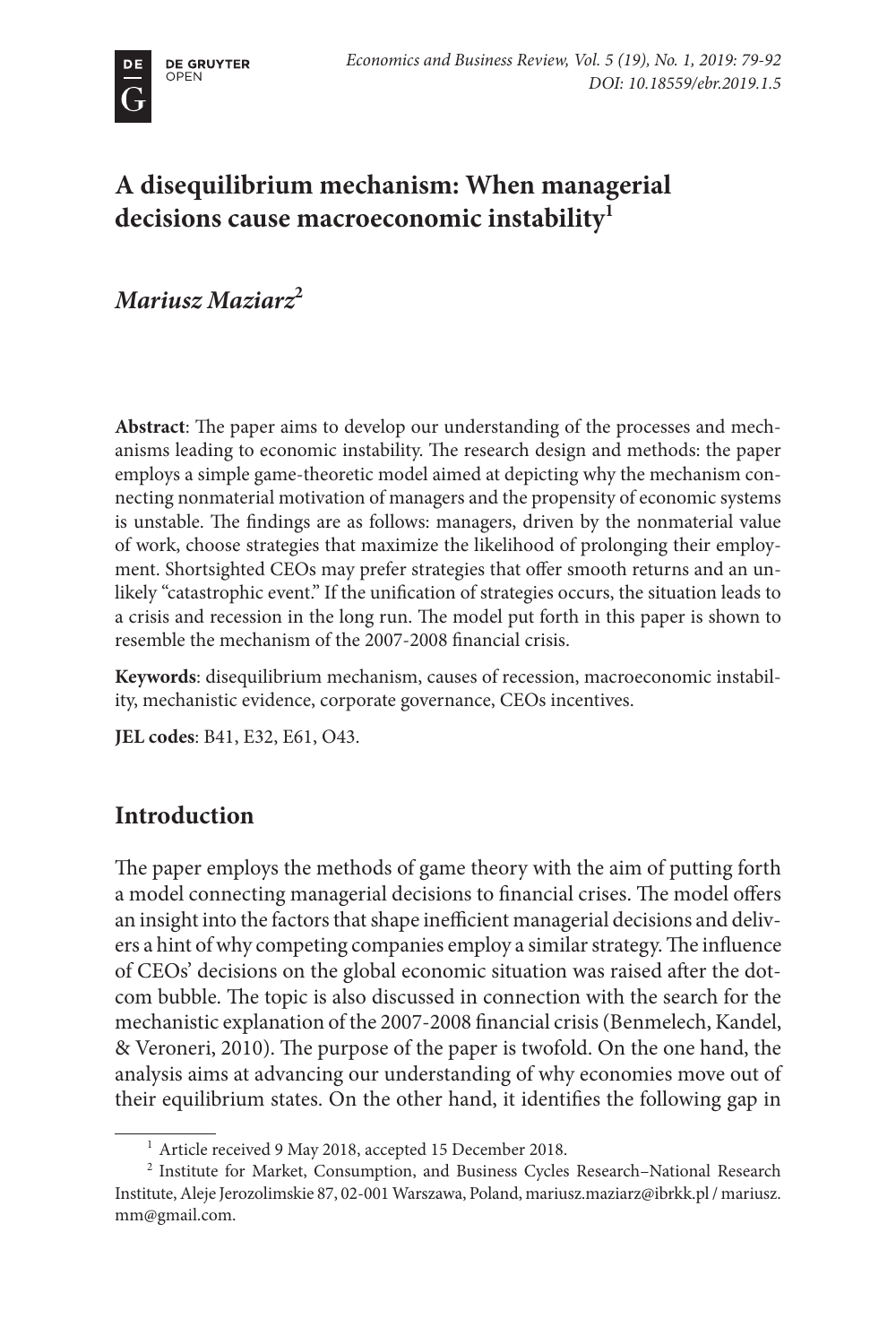the literature: in macroeconomics, there is a limited number of explicitly causal, mechanistic analyses of the recessionary processes.

For this analysis, the realist stance in the philosophy of causality is accepted. Causal realism<sup>3</sup> is the philosophical viewpoint according to which causal relations are distinct from other forms of relations (e.g. correlational) and independent from the researcher (Maziarz, 2017b). According to the stance employed for this analysis (known as the mechanistic theories of causality), to justifiably conclude that two variables or events are causally connected, the mechanisms that connect them should be understood and depicted. The causal mechanisms, as Little (1991, p. 15) put it, "are a sequence of events, conditions, and processes leading from the explanans to the explanandum." The epistemic methods of researching whether X causes Y ranges from the fallacious econometric tests, through experiments (becoming recently more popular in economics) and the randomized controlled trials (RCT) to the most reliable method of employing mechanical evidence (Maziarz, 2015). According to Glennan (2009), "[d]iscovering a mechanism is the gold standard for establishing and explaining causal connections."

Understanding the mechanisms leading to the collapses and infecting other companies is a pressing issue. The recent global financial crisis resulted in the bankruptcy of several multinational financial corporations (Lehman Brothers being the most notable example) and nationalizing those believed to be too big to fail (Sorkin, 2010). The paper is structured as follows. In section 1, macroeconomic research focusing on recession is discussed. The reconstruction of post-crisis criticism of mainstream economics indicates that economists employ oversimplifying assumptions. One of such assumptions is the axiom of market equilibrium. In section 2, a simple model of a possible mechanism connecting suboptimal managerial decisions at the level of companies with macroeconomic instability is put forth. In section 4, the model is shown to resemble the 2007-2008 financial crisis.

### **1. Disequilibrium economics**

After the recent financial crisis, voices criticizing the mainstream economics for oversimplifications and unrealisticness occurred in the methodological debate (cf. Krugman, 2009; Colander et al., 2009; Mäki, 2017). Cline (2010) argued that the (false) assumption that markets are in equilibrium is the main problem of the discipline that constrains economic research. Soros (1994, p. 27) and Krugman (2009) highlighted that economics is the domain aimed at studying equilibrium. Krugman (2009) called it a "romanticized and sanitized vision of

<sup>&</sup>lt;sup>3</sup> The stance in the ontology of causality should not be misunderstood as a semantic theory bearing the same name.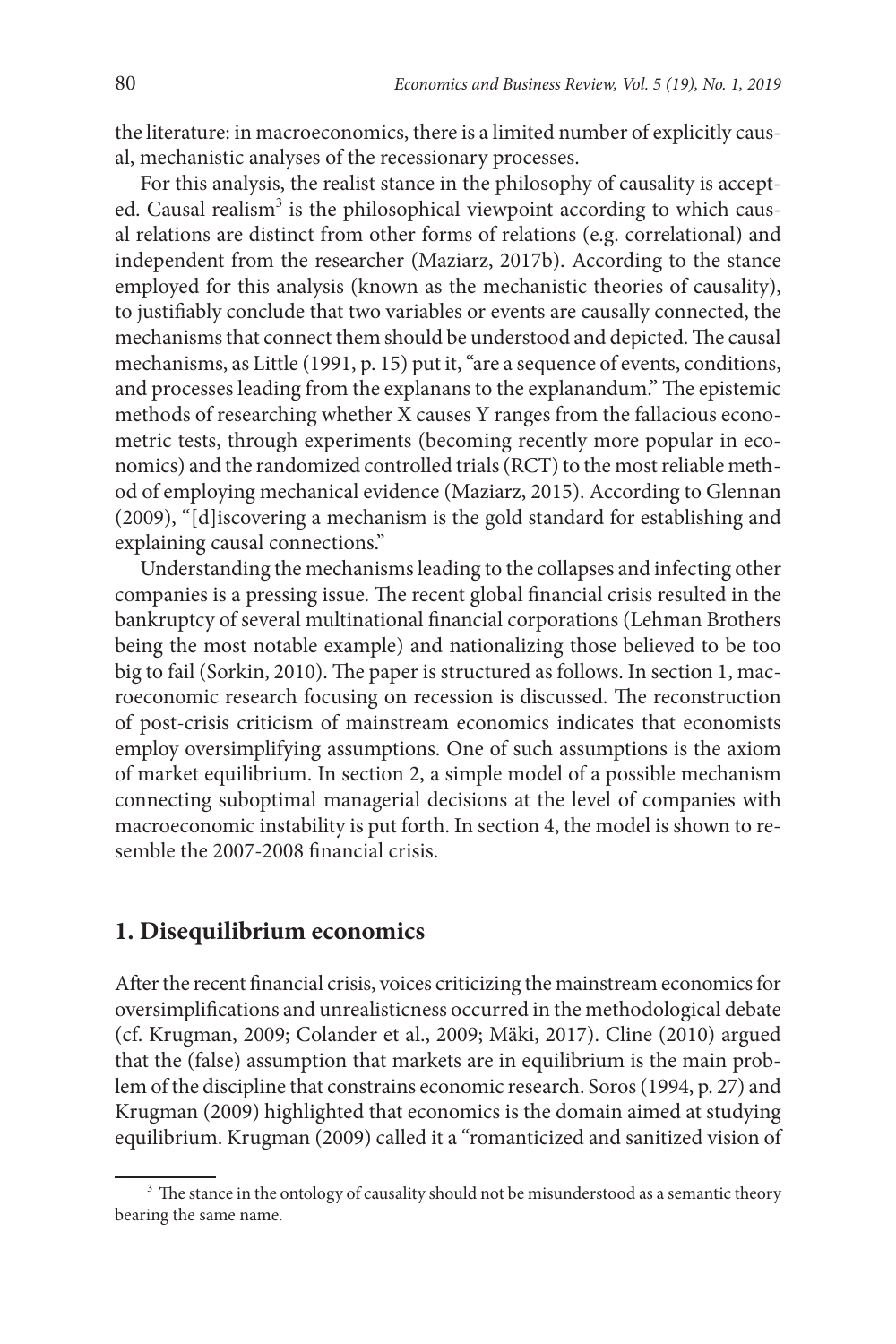the economy" (p. 2). Despite the emphasis put on the equilibrium state, a handful of theoretical analysis focusing on recessions can be listed. Considerable attention was put on describing transmission mechanisms (e.g. Borio & Zhu, 2012) or proving that recessions can last (e.g. Böhm, 1978). However, virtually any analyzes are focusing on mechanisms snatching economies out of their equilibrium states (Aarle, 2017, p. 7). In summary, the post-crisis criticism of the mainstream economics accuses the discipline of focusing on equilibrium states and self-regulating markets. According to the abovementioned philosophers of economics and economists interested in the methodology of their discipline, economics oversimplifies the studied phenomena.

Even those economists that focus on theoretical studies of the disequilibrium aim at counteracting the effects of the mechanisms that lead to a recession (e.g. insufficient aggregate demand) instead of emphasizing understanding the causal factors. For example, Tamborini, Trautwein and Mazzocchi (2014) focused on equaling the investment-saving imbalances by means of monetary policy. Gebremeskel (2017) highlighted the role of lack of access to bank loans. Even the family of models called 'disequilibrium models' is limited in delivering detailed explanations of how the macroeconomic imbalances emerge. Büttler, Frei and Schips (2013, p. 1) indicated that the usual disequilibrium models could be divided into the following four groups: (1) the Walrasian demand and supply macroeconomic models, (2) microeconomic-foundation models, (3) implicit contracting models, and (4) econometric disequilibrium models. None of these models enlighten beyond highlighting the role of rigid prices and transaction costs. Contrary to the hitherto theoretical research, the mechanistic evidence of explicitly causal models is crucial for delivering the anti-crisis policy measures aimed at counteracting the causes of macroeconomic fluctuations instead of influencing the aggregate demand level after it was reduced by a causal mechanism (Grüne-Yanoff 2016; Maziarz 2017a).

## **2. The disequilibrium mechanism**

In this section, a simple game theory model is offered with the aim of depicting the causal mechanism that makes economies internally unstable. The purpose is to offer an insight into why managerial decisions can be suboptimal and unified in their fallacy, and how the excessive risk-taking at the company level can cause macroeconomic instability. It is assumed that there are *N* companies managed by managers.<br><sup>4</sup> Each company  $C_{\!_N}$  is assumed to be managed in line with a safe strategy  $S_{\rm s}$  or a risky one  $S_{\rm R}$ . The assumption that there are only two strategies

<sup>&</sup>lt;sup>4</sup> The number of companies differs to a high extent depending on the type of market. However, monopolistic competition is the most popular type of market in the contemporary economy (cf. Porter, 1998).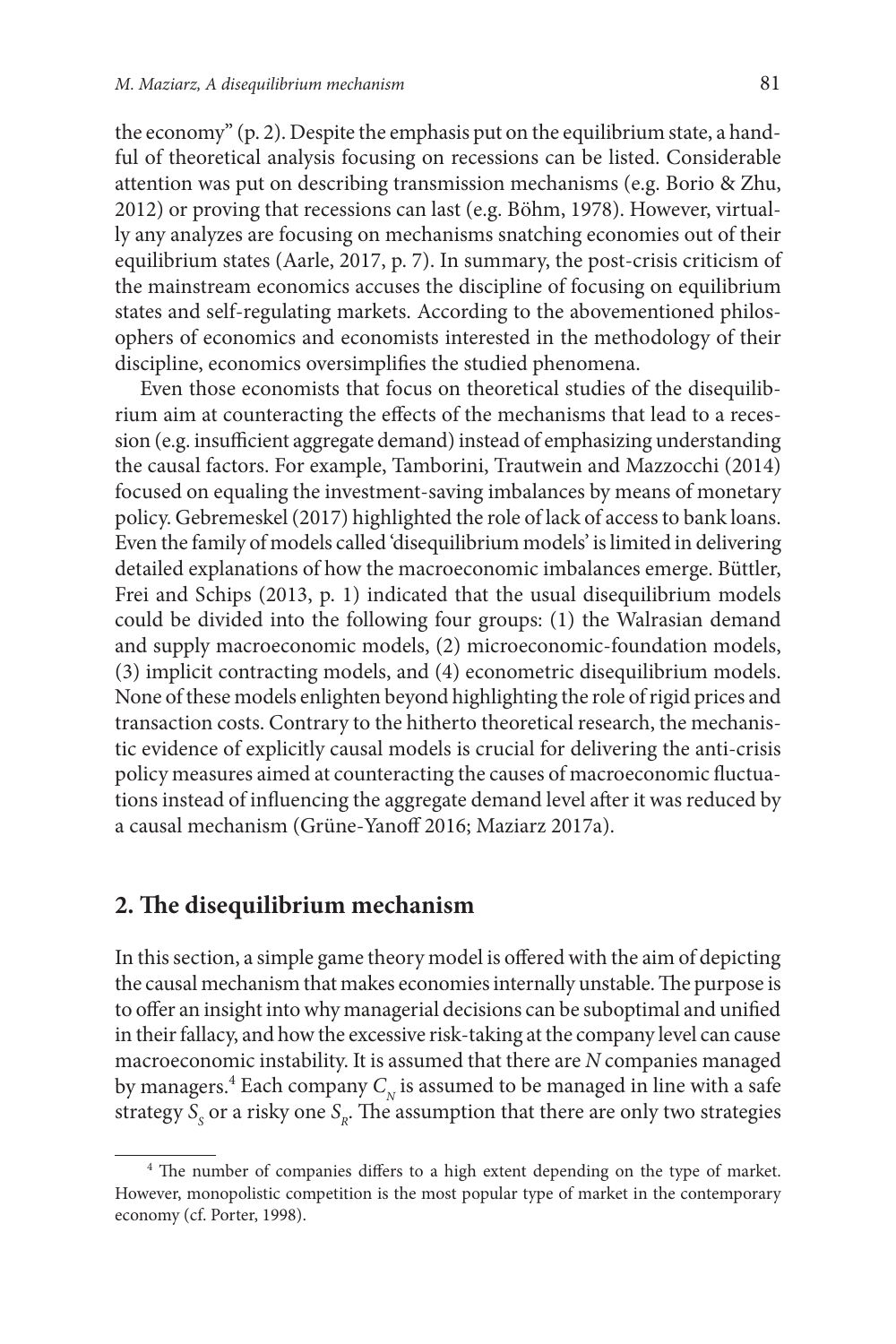accessible to a market is certainly an approximation. In the real-world economy, one can distinguish as many strategies as the number of companies operating on a market (Kaynak & Yavas, 1985; Chen, 1999). However, one can group the strategies undertaken by financial companies into the following two categories. First, some companies choose to profit from offering traditional banking services that are relatively low-risk behavior. Second, other companies prefer engaging in high-risk investment on financial markets (including derivatives markets). The distinction resembles the segmentation of the banking market put forth by the Glass-Steagall Act (cf. Kroszner & Rajan, 1994). Therefore, the two-strategy axiom idealizes the situation of the current US banking sector divided into two types of financial activity. Considering a widely-known quote from Keynes' *General theory* stating that "[b]usiness men play a mixed game of skill and chance" (Mihályi, 2017, p. 11), profit  $P_t$  is assumed to be a random variable characterized by memorylessness (i.e. the Markov property)<sup>5</sup> and discrete time. For simplicity of the argument, exemplary values<sup>6</sup> of the variables are delivered. The safe strategy  $S_{\rm s}$  is characterized by moderate levels of equiprobable profits and losses, and the positive math expectancy  $E(S<sub>S</sub>) = 0,1$ . Traditional banking (and other strategies idealized by the  $S_{\rm s}$ ) do not produce stable profits what is the result of economic fragility and interactions between heterogeneous agents (Gatti et al., 2005). Therefore,  $S_{\rm s}$  resembles the profit record of companies engaged in usual operations under normal market situation

$$
S_{S} = \begin{cases} P_{t} = 1, 2 \ p = 0, 5 \\ P_{t} = -1 \ p = 0, 5 \end{cases}
$$

$$
S_{R} = \begin{cases} P = 1 \ p = 0, 995 \\ P = -200 \ p = 0, 005. \end{cases}
$$

The risky strategy  $S_p$  is characterized by very likely profits and a very rare and huge loss resulting in bankruptcy. The 'catastrophic event' labeled also as 'black swan' (Taleb, 2007) makes companies lose all their previous profits. Therefore, companies managed in line with  $S<sub>R</sub>$  do not generate profit in the long run  $E(S_R) = 0$ . Considering that  $E(S_S) > E(S_R)$  and  $\sigma(S_S) < \sigma(S_R)$ , rational managers  $M_{\text{N}}$  should prefer  $S_{\text{S}}$  to  $S_{\text{R}}$ . Below, managers are shown to prefer  $S_{\text{R}}$ under certain circumstances.

 $5$  In other words, profit earned by a company under consideration in year  $T + 1$  does not

depend on either the previous year's profit  $P_{t-1}$  or on any value from its historical record  $P_{t-x}$ <sup>. 6</sup> The numerical values were chosen with the aim at resembling basic statistics describing the American economy. The average long-term growth of companies equals approximately 10% (11,69% between 1928 and 2007, strictly speaking (Damodaran, 2013). Financial institutions happen to lose approximately the sum of all their previous profits what proved the 1982 financial crisis (Mishkin, 1996; Taleb, 2010, p. 43).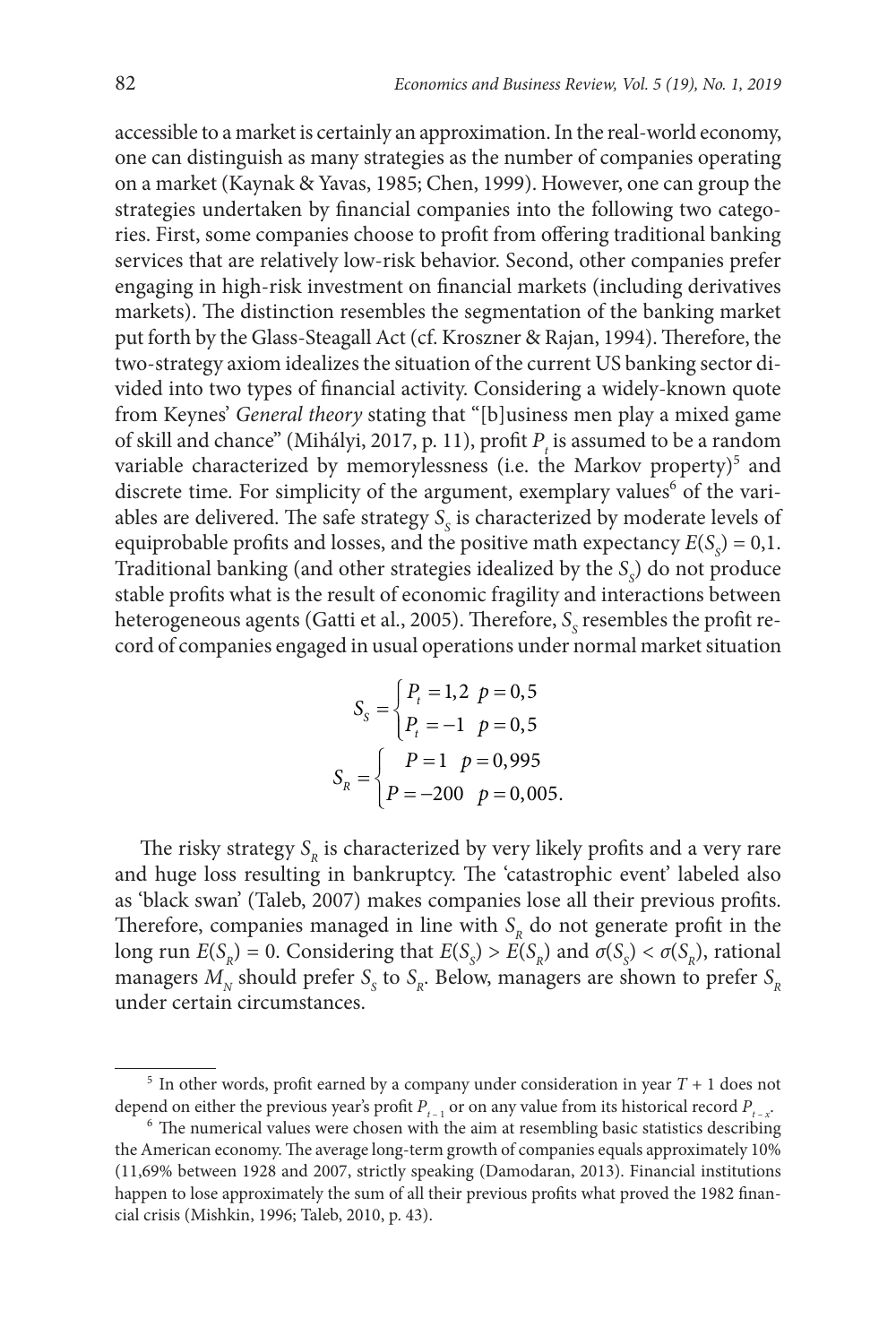According to mainstream economics, companies are driven by the maximization of shareholder wealth (McWilliams & Siegel, 2001; Jensen, 2002), i.e. maximization of profits  $\sum_{1}^{t} P_t$  in this simplifying case. The role of moral hazard in the managerial decisions has been considered on the ground of agency theory (e.g. Eisenhardt, 1989). This analysis extends the hitherto literature by including the tacit (nonmaterial) factors motivating managers and showing how the actions of managers aimed at extending their contracts can cause the macroeconomic fluctuations. Considerable amount of literature focuses on evaluating CEO performance (Crawford et al., 1995; DeFond & Park, 1999), the influence of CEO incentives (Zajac, 1990; Wang, 1997) and timing of dismissing CEO (Spear & Wang, 2005) on company profits. Unfortunately, managers are usu-

ally assumed to maximize their personal income and the tacit factors are excluded from analysis. It is a realistic assumption that CEOs are also motivated by the tacit, nonmaterial factors (Kornai, 1992; Harris & Helfat, 1997; Ugboro & Obeng, 2000; Mihályi, 2017; Kałdoński & Jewartowski, 2017).

Therefore, the utility function of managers  $U_M$  depends on the nonmaterial value of work (*NV*) and personal income (*PI*):  $\ddot{U}_M = F(NV; P)$ . CEO's income depends on an annual salary and company's profits and/or growth (Shin & Seo, 2011). The top managers have a high level of job satisfaction (Scandura & Lankau, 1997; Mihályi, 2017), and therefore the nonmaterial value of work (the utility delivered by working) is of considerable importance for the top-tier managers (cf. McClelland & Burnham, 2008). Mihályi (2017, p. 9) disagreed with the outdated approach to the labor market according to which salary is a price for the negative utility connected to responsibilities and duties at a workplace. As he put it, "it is not true that work is a sacrifice for managers, which needs to be compensated with pay. **The managerial work is itself a source of enjoyment, an activity which carries its own utility for the manager"** (my emphasis). Considering that the work of a manager is pleasurable and satisfactory (even excluding the earnings), managers are motivated to undertake the decisions that will ensure them not to be discharged.

Since *F'*(*PI*) > 0 and *F''*(*PI*) < 0 (Lindenberg, 1983; Smith, 1976), and considering the high level of CEO salary (Miller, 1995), the nonmaterial factors are likely to shape managerial decisions to a higher degree than maximizing personal income  $F(\uparrow N V) \gg F(\uparrow P I)$ . Generally speaking, skilled workers (comparing to the unskilled labor force) appreciate their jobs to a degree higher than the value of their salary (Becker, 1994). In comparison, the jobs for unskilled workers usually demand intellectually undemanding, repetitive, and uninteresting duties that devoid employees of the possibility to fulfill oneself (Graeber, 2013; Glaser, 2014). Due to the fact that managers appreciate their jobs, one of the motivations is not to lose it. A job loss influences utility by reducing both *NV* $\downarrow$  and *PI* $\downarrow$ . Therefore,  $M_{\rm N}$  are primarily motivated to undertake actions that will ensure prolonging their contracts instead of maximiz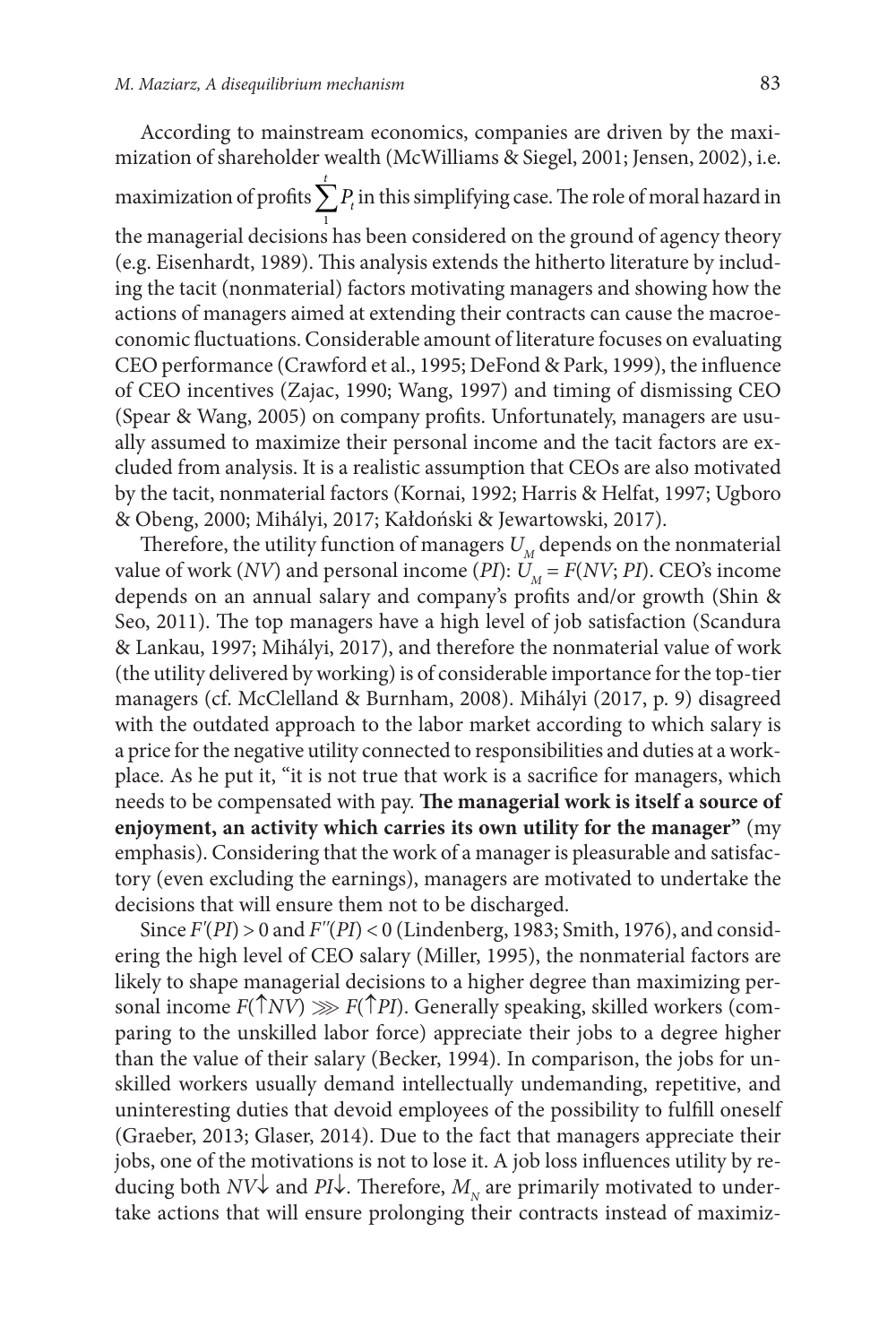ing personal income *PI*. There are two main reasons for dismissing a CEO: (1) the collapse of their company  $C_N$  (Ang & Chua, 1981) and recording poor results in a few consecutive years (Spear & Wang, 2005; Fredrickson, Hambrick, & Baumrin,  $1988$ ).<sup>7</sup>

Assuming that the disutility caused by being dismissed for company's underachievement  $U_1 \downarrow$  and the collapse caused by a catastrophic event  $U_2 \downarrow$ equals,<sup>8</sup> a rational manager should aim at minimizing the likelihood of being dismissed. Considering Zhang's (2016) results, this prediction is empirically adequate. In the short term, considering limited responsibility managers think about likelihoods and not payoffs. Under these circumstances, it is more rational to prefer the nonoptimal strategy. Additionally, there is another reason for preferring the suboptimal strategy. Namely, the payoff matrices of the two strategies are not known to the investors both in the model and in the real-life situations. Stakeholders can only observe the historical record of profits and analyze contemporary strategic decisions undertaken by companies. However, the ability of investors to analyze the investment commitments is limited (Bala & Madhavan, 2005; Froot, Scharfstein, & Stein, 1992). Therefore, assuming that there are competing companies operating on the same market which economic activity, assets, and skills of their staff are similar, investors are likely to undertake their investment decisions considering past profits of the companies.<sup>9</sup>

There are some companies operating in a market and their shareholders compare their records of profit (for the importance of past revenues and profit on investors' decisions, see (Koller, Goedhart, & Wessels, 2010). Benmelech et al. (2010, p. 1771) admitted that investors "do not observe investments but base their valuation only on dividend payouts". In this case, managers  $(M_1, M_2, ..., M_n)$ aim at obtaining above-average or, at least, average results. Otherwise, a CEO managing a company that earns under-average returns can be discharged. Under the circumstances described above, the risky strategy  $S<sub>p</sub>$  minimizes the risk of dismissal. For instance, in a five-year period, the likelihood of bankruptcy for  $S_p$  equals  $\approx 0.025$ . The likelihood of recording five consecutive years of loss for  $S<sub>s</sub>$  equals ≈0,031. Recording losses when the competitors of the managed company are profitable is a serious ground for CEO's dismissal (Fredrickson et al., 1988). Additionally, the fact that people are more likely to accept a diminishable probability of a disastrous event than a considerably likely negative event (Taleb, 2010, p. 358) leads to the conclusion that it is psychologically easier for

 $7$  The decision is also shaped by the existence of new candidates and other factors. Therefore, more specific generalizations indicating when CEOs are discharged are not formulable.

<sup>&</sup>lt;sup>8</sup> Considering "golden handshakes" received by dismissed CEOs, this assumption is an isolation of the influence of the separation pay. As Yermack (2006) reported, the fortune-500 companies pay approximately one-year salary to dismissed CEOs. On the other hand, the responsibility of managers is limited.

<sup>&</sup>lt;sup>9</sup> See Grinblatt and Moskowitz's (2004) analysis for the influence of past returns on future profitability.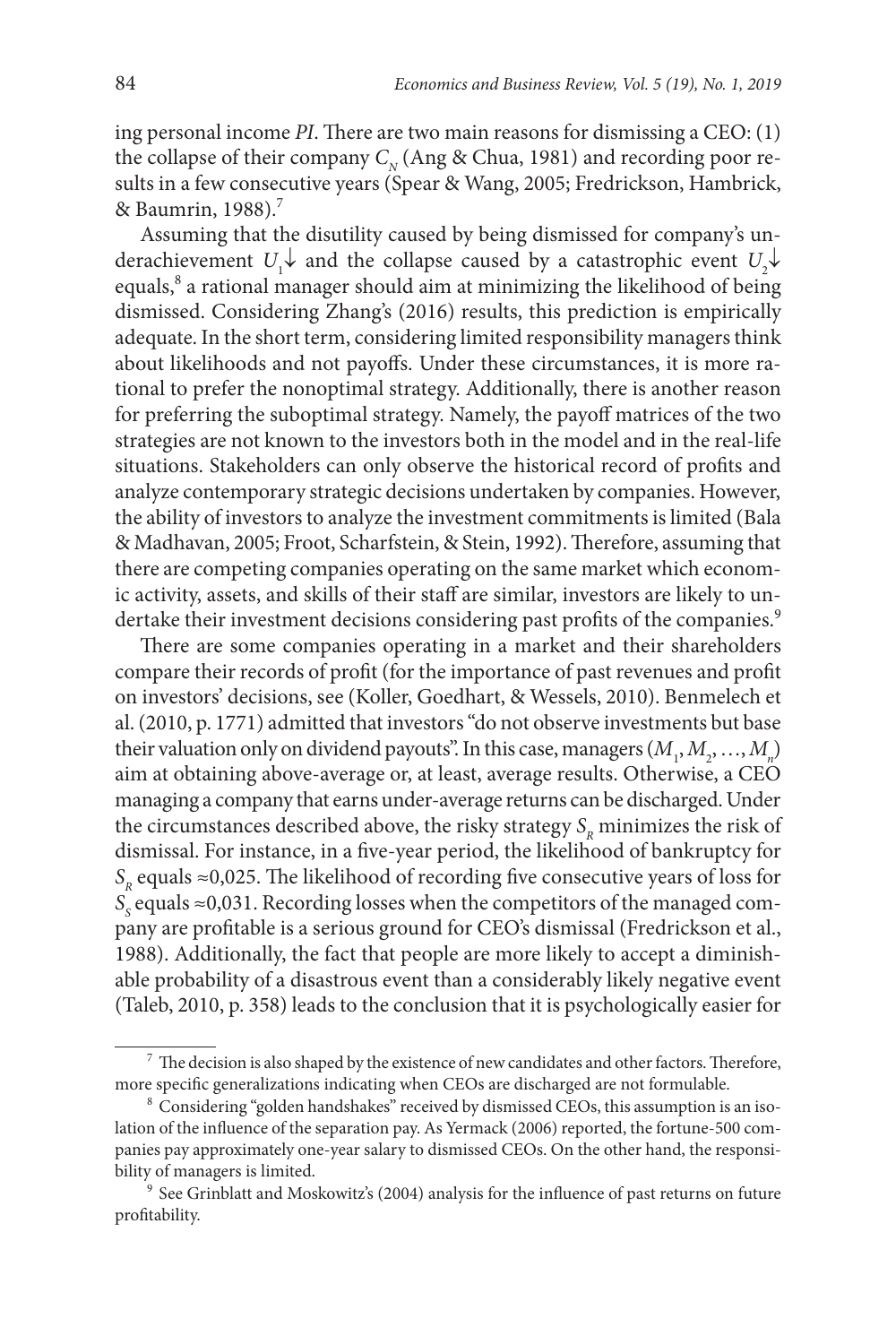managers to obey the risky strategy. In spite of the higher profitability of the safer strategy*,* due to Keynes' (1971, p. 65) observation that, "[i]n the long run we are all dead", the managers that are driven by such tacit factors as experiencing job satisfaction, prestige, power, and avoiding conflict instead of the neoclassical assumption of profit maximization, will, therefore, act according to the risky strategy. Finally, managers, in order to maximize *PI* (the second determinant of their utility), should stick to the more risky strategy  $(S_n)$ . In this case, both profits and the value of the managerial stock options will be, on average, higher than otherwise.

Above, the companies are shown to be likely to be managed in line with a unified strategy where a minimal risk of bankruptcy is preferred compared to a strategy yielding similar likelihoods of profits and losses and a positive return. In the case of the SOE (i.e. state-owned enterprises) whose managers, according to Mihályi (2017) were driven by similar factors as the people who manage free-market enterprises, the choice between the two strategies had not resulted in such severe consequences as in the case of the free-market corporations,<sup>10</sup> because the socialist governments bailed out bankrupting companies.

The process of strategy unification proceeds as follows. (1) N companies are managed in line with  $S_{S}$ . (2) When one of the companies employs  $S_R$  and records stable profits in a short term, its competitors acting according to  $S<sub>s</sub>$  seem to be mismanaged recording variable and lower profits. Considering that the pay-off matrices are not known to stakeholders in the real-life situations, the record of results of a company managed in line with  $S<sub>p</sub>$  is more attractive for investors (cf. Grinblatt and Moskowitz's analysis for the influence of past returns on stock-exchange performance, 2004). (3)  $M<sub>N</sub>$  that employed the more rational strategy  $S_{\rm s}$  are either dismissed for the under-average results or switch to  $S_p$ . Therefore, (4) the competition between  $M_p$  will force them to choose the more risky  $S_p$ . Finally, N companies are governed according to  $S_p$ .

Eventually, the catastrophic event occurs and all companies on a considered market bankrupt. In the above-described thought experiment, the profits of each company were assumed to be independent, random variables. In this case, the likelihood of joint bankruptcy of all companies operating on a market could have been estimated using the copula method. However, in the realworld economy, the assumption of independent profits is not justified. In contrary, profits are correlated among companies and countries (cf. Antonakakis & Tondl, 2014). Some evidence suggests that in line with the prediction of the model put forth in this paper, the risk of bankruptcy is a systematic risk (Dichev,

<sup>&</sup>lt;sup>10</sup> This passage should certainly not be read as an invitation to favoring the socialist economy or criticizing the market one. Considering that bankruptcies are driven by insufficient shortterm capital flows instead of long term profit, the difference is worth highlighting. Investigating the potential causes of disequilibria and recessions of the market economy is essential if Keynes' dream about stable economic growth and full employment (Sardoni, 2011, p. 2) is ever to be fulfilled.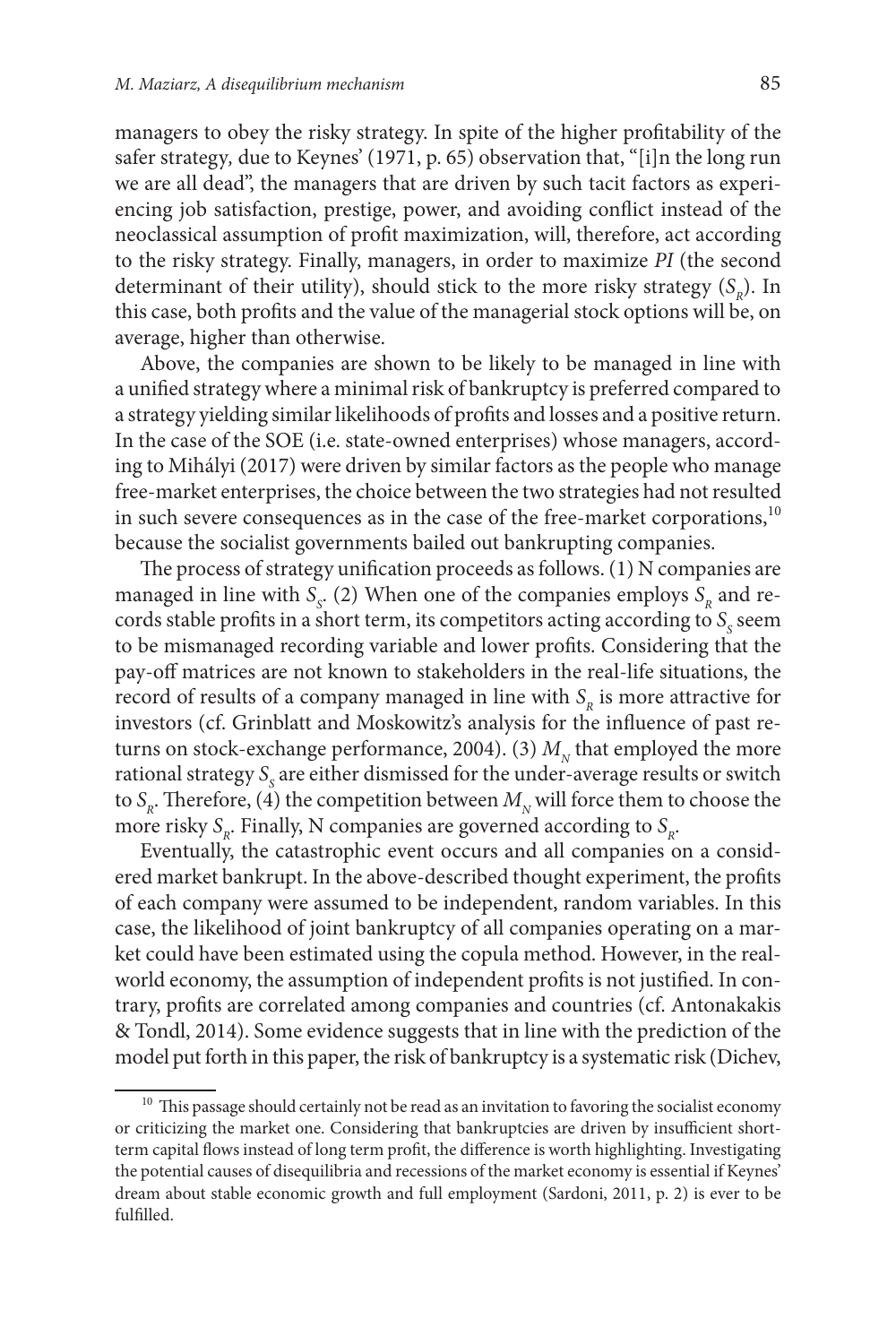1998; Becchetti & Sierra, 2003). The companies that employ similar strategies are usually exposed to similar risks. For example, all the financial institutions investing in the CDO market were exposed to the risk of house-prices fluctuations and the mortgage insolvency ratio. Therefore, the catastrophic event is likely to occur at the same time in several companies. Bankrupting companies fail at regulating their debts and dismiss their employees. Due to the reduced amount of disposable income, aggregate demand reduces, and, in line with the classical Keynesian analysis, a new equilibrium at a lower level of prices and output is established:  $\downarrow AD \rightarrow \downarrow P \land \downarrow Y$ . The influence of the collapsing companies on lower demand causing a recession was observed during the 2007-2008 crisis (Bricongne, Fontagné, Gaulier, Taglioni, & Vicard, 2012; Homer-Dixon et al., 2015). Furthermore, bankrupting companies are likely to influence investors' risk aversion that lowers the supply of money. Such an event leads to a contractionary raise in interest rates.

### **3. The model and the financial crisis**

The model put forth above indicates that, under certain circumstances, managers are likely to prefer the strategy that brings stable profits but also produces an unlikely and colossal loss leading to bankruptcy. The model resembles the mechanism that multiplied the effects of the American house-market bubble. The bubble is the widely accepted cause of the 2007-2008 financial crisis (Foster and Magdoff 2009, p. 35). However, its burst would not have such severe consequences for the world economy if banks and financial institutions based worldwide did not employ the strategy similar to S<sub>n</sub>. The financial institutions, before the financial crisis, had been granting loans to people without documented incomes (the so called NINJA: no income, no job, no assets). Such mortgages were only backed with the houses (Acharya, Philippon, Richardson, & Roubini, 2009), which value was believed to constantly trend upwards. The NINJA loans were collateralized. The CDO obligations were sold on the bond market. Additionally, the banks that invested in the CDOs usually hedged their investment with credit default swaps (CDS). In fact, investors betting that the housing market in the United States will decline could buy CDS. In the months preceding the outbreak of the crisis, the value of the market of CDSs exceeded the value of collateralized debt obligations what was one of the factors causing the problem with solvency. A number of financial institutions (e.g. AIG) was selling this derivative instrument (Stulz, 2010) what is, considering the payoff matrix, a strategy resembling S<sub>R</sub>. However, they were saved from bankruptcy by government intervention (Shachmurove, 2011).

A few empirical analyses corroborate conclusions of the game-theoretic model delivered above. Fahlenbrach and Stulz (2011) analyzed banks' performance and their CEOs incentives during the recent financial crisis and con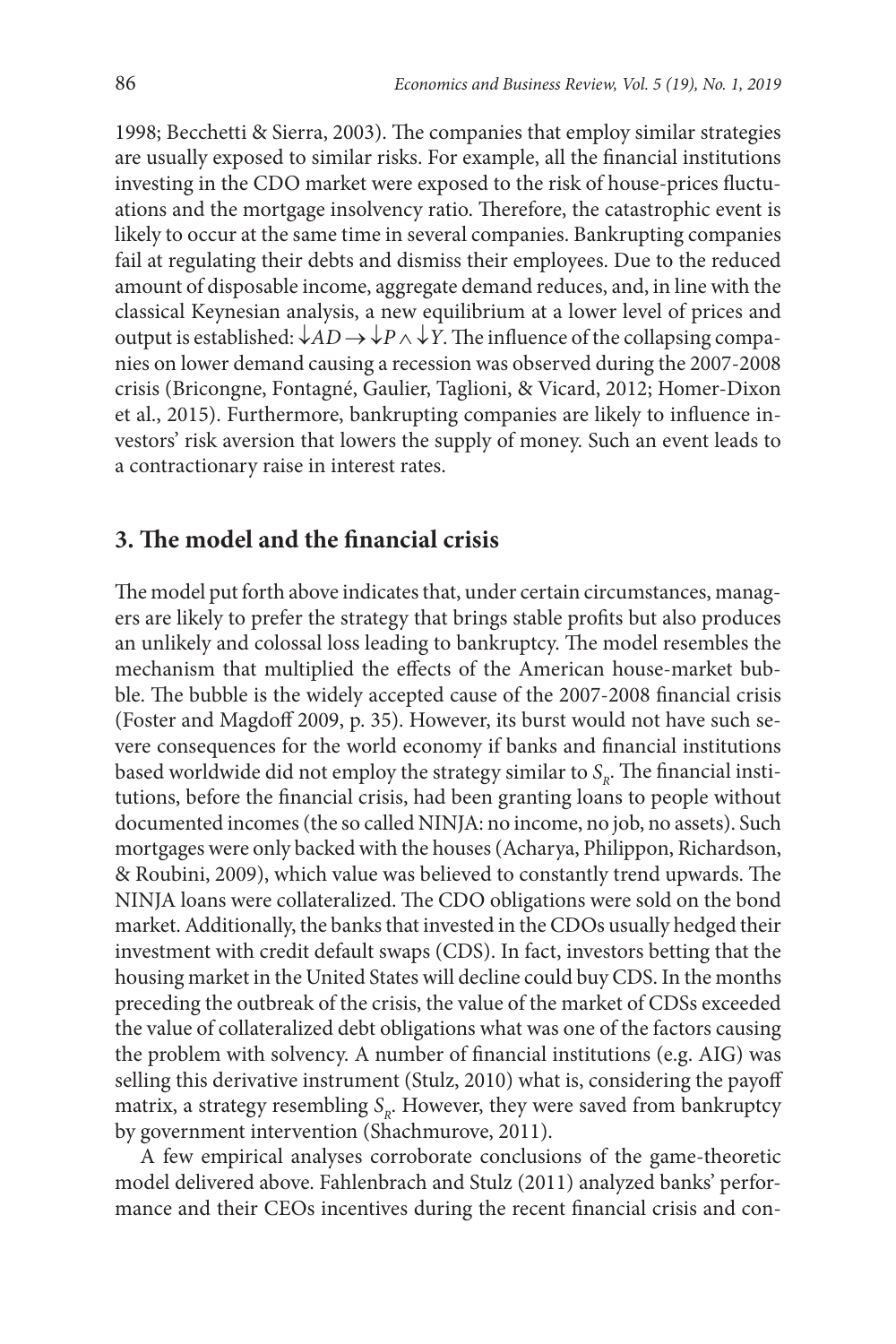cluded that the differences in the compatibility of their shareholders' and the managers' interests did not influence the profitability (or, to be more strict, the amount of loss caused by the bad debt) during the 2007-2008 financial crisis. The observation of the Swiss economists indicates that managers are indeed driven by factors others than *PI*, i.e. their salary and the value of managerial stock options. Pathan (2009) analyzed data from 212 large US bank companies and concluded that CEO power over bank boards positively correlates with excessive risk-taking what supports the conclusions that *M<sub>x</sub>* consider their limited responsibility in the decision-making process. However, Srivastav, Keasey, Mollah, and Vallascas (2017) observed that the post-crisis data shows that CEOs are punished for undertaking excessive risk what suggests that shareholders may be aware of the modeled mechanism and attempt at counteracting it.

Furthermore, Benmelech and others (2010) put forth a mechanistic model explaining the influence of monetary incentives on CEOs' decision to conceal negative information about a company's prospects for the future. Their analysis shows that CEOs that maximize their stock-based salary are willing not to publish negative information on the future of managed companies. In this way, according to their analysis, the lack of publically-accessible information drives a stock bubble: the assets are overvalued considering the actual chances for holding the hitherto pace of development. As the *Quarterly Journal of Economics* paper concludes, the institutional incentives to conceal negative news can be responsible for the last two American crises: the Hi-Tech boom and the 2007-2008 financial crisis. The model put forth in this paper sheds light on another mechanism: CEOs can maximize not their financial income exclusively but take into account also the nonmonetary value of work. In such a case, they can choose strategies that smooth a company profit but produce the risk of a catastrophic event. The financial institutions investing in the mortgage-based derivatives followed such a strategy. Benmelech and others' (2010) paper analyzed why the information on the falling growth opportunities (and incoming losses) were not published earlier. The model put forth here sheds light on the ground why the suboptimal strategy was followed.

## **Conclusions**

Macroeconomy is a very complicated phenomenon, and there indeed are many mechanisms operating at the same time. The recent financial crisis proved that the mainstream economists' belief in self-regulating markets is not justified. The hitherto macroeconomic theory lacks models aimed at depicting internal mechanisms that cause disequilibria and recessions. Existing models do not go beyond indicating the role of rigid prices, insufficient aggregate demand caused by limited access to bank loans or external events in the case of the real business cycle theory. The purpose of this paper is to indicate that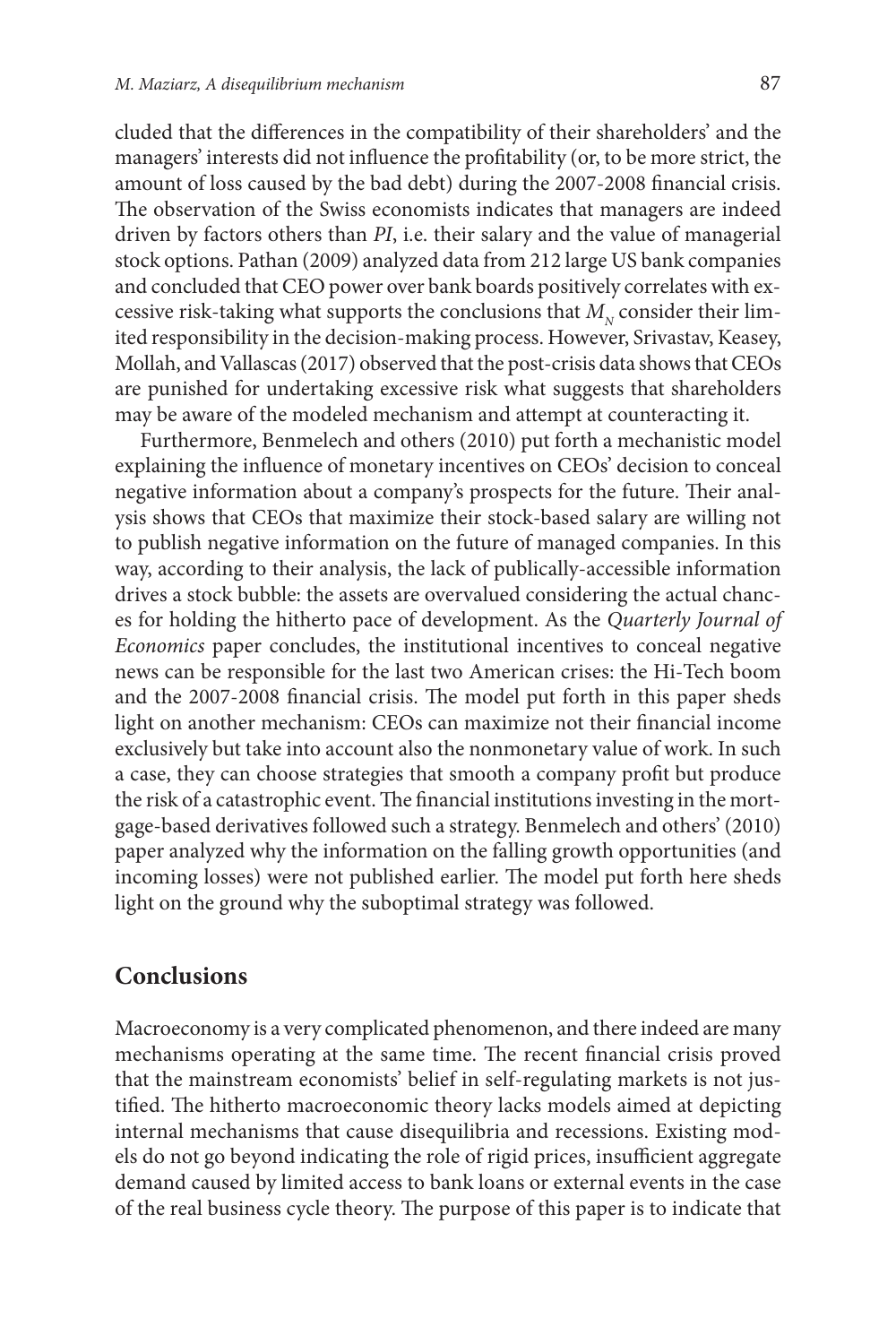economic policy grounded in the hitherto disequilibrium models will only be able to counteract a crisis after its occurrence. To undertake preemptive measures, understanding the internal causal mechanisms (institutional factors that influence the process of decision making) that snatch economy out of its equilibrium state is essential. Therefore, the focus of the macroeconomists should move from analysis aiming at supply-demand inequality and focus on institutional and microeconomic factors that can potentially lead to severe macroeconomic inefficiencies.

The simple model put forth above resembles the mechanism that multiplied the effects of the American house-market bubble by extensive leveraging leading to smoothing profits in exchange for exposing companies to the catastrophic event. The mechanism shows that individual motivations and decisions can, under certain circumstances, create a disequilibrium mechanism that eventually causes a significant financial and economic crisis. In addition to indicating the gap in the hitherto theoretical literature, the game-theoretic model put forth above aims at taking sides in the methodological debate. On the one hand, the emphasis of theoretical macroeconomists should be put on producing explicitly causal models offering mechanistic evidence to raise the understanding of the nature of macroeconomic instability. On the other hand, models resembling the above-described one are implicitly grounded in microeconomic phenomena and therefore can be employed as an argument for the supervenience of macroeconomics on microeconomics.

## **References**

- Aarle, B. (2017). Macroeconomic fluctuations in a new Keynesian disequilibrium model. *Journal of Economic Structures*, *6*(1), 10. doi: 10.1186/s40008-017-0070-2
- Acharya, V., Philippon, T., Richardson, M., & Roubini, N. (2009). The financial crisis of 2007-2009: Causes and remedies. *Financial Markets, Institutions & Instruments*, *18*(2), 89-137. doi: 10.1111/j.1468-0416.2009.00147\_2.x
- Ang, J. S., & Chua, J. H. (1981). Corporate bankruptcy and job losses among top level managers. *Financial Management*, *10*(5), 70-74. Retrieved from: http://www.jstor. org/stable/3664858?seq=1#fndtn-page\_scan\_tab\_contents
- Antonakakis, N., & Tondl, G. (2014). Does integration and economic policy coordination promote business cycle synchronization in the EU?. *Empirica*, *41*(3), 541-575. doi: 10.1007/s10663-014-9254-2
- Bala, M., & Madhavan, S. (2005). Investors who are professionals are travelling by the same bus or not?. *Accounting and Finance*, *48*(5), 719-739.
- Becchetti, L., & Sierra, J. (2003). Bankruptcy risk and productive efficiency in manufacturing firms. *Journal of Banking & Finance*, *27*(11), 2099-2120. doi: 10.1016/ S0378-4266(02)00319-9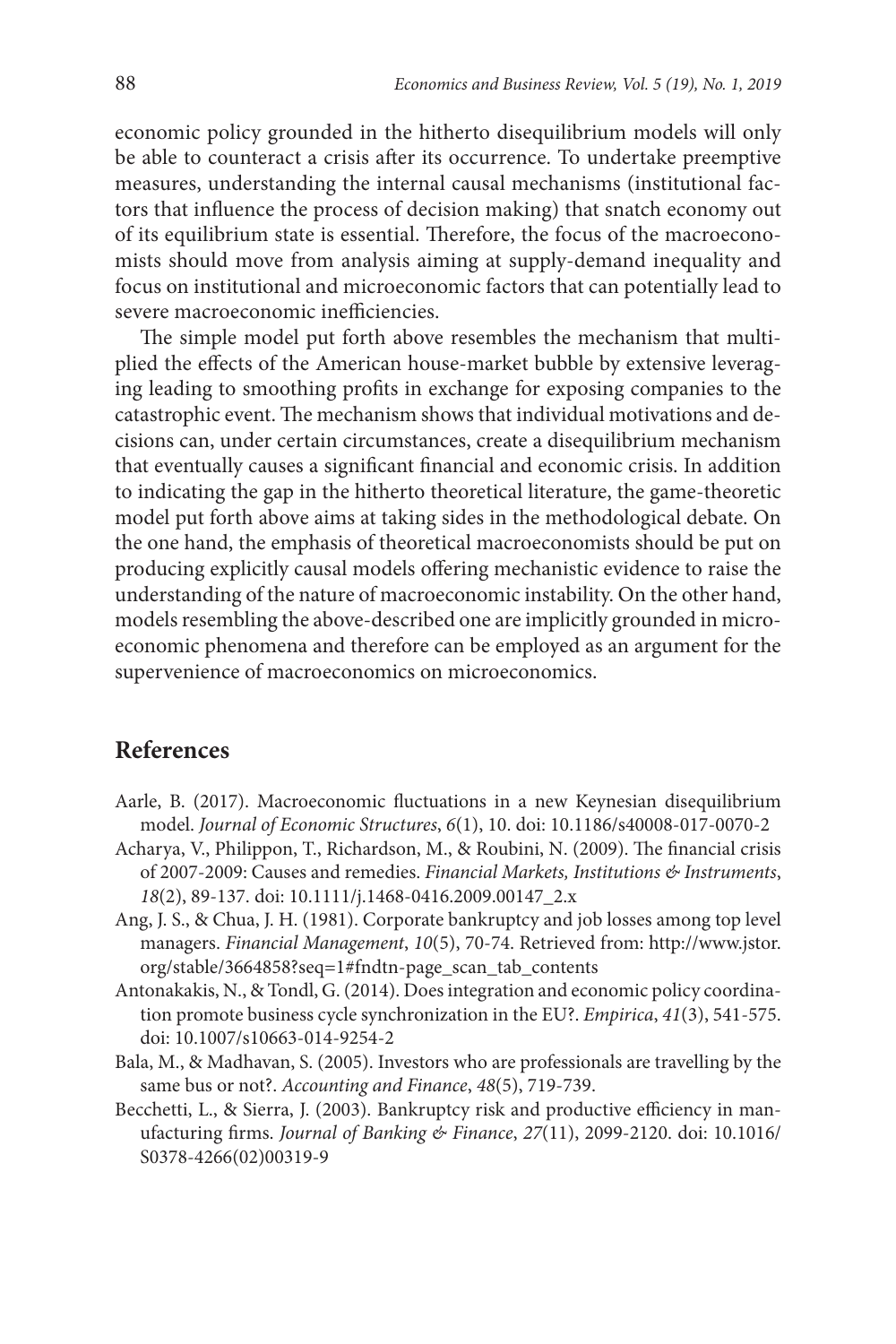- Becker, G. S. (1994). Human capital revisited. In G. S. Becker (Ed.), *Human capital: A theoretical and empirical analysis with special reference to education* (3rd ed., pp. 15-28). Chicago: University of Chicago Press.
- Benmelech, E., Kandel, E., & Veronesi, P. (2010). Stock-based compensation and CEO (dis) incentives. *Quarterly Journal of Economics*, *125*(4), 1769-1820. doi: 10.1162/ qjec.2010.125.4.1769
- Böhm, V. (1978). Disequilibrium dynamics in a simple macroeconomic model. *Journal of Economic Theory*, *17*(2), 179-199.
- Borio, C., & Zhu, H. (2012). Capital regulation, risk-taking and monetary policy: A missing link in the transmission mechanism?. *Journal of Financial Stability*, *8*(4), 236-251.
- Bouissou, M. B., Laffont, J. J., & Vuong, Q. H. (1986). Disequilibrium econometrics on micro data. *Review of Economic Studies*, *53*(1), 113-124. doi: 10.2307/2297595
- Bricongne, J. C., Fontagné, L., Gaulier, G., Taglioni, D., & Vicard, V. (2012). Firms and the global crisis: French exports in the turmoil. *Journal of International Economics*, *87*(1), 134-146. doi: 10.1016/j.jinteco.2011.07.002
- Büttler, H. Frei, G. & Schips, B. (2013). *Estimation of disequilibrium models*. Berlin: Springer Science & Business Media.
- Chen, T. Y. (1999). Critical success factors for various strategies in the banking industry. *International Journal of Bank Marketing*, *17*(2), 83-92.
- Cline, W. R. (2010). *Financial globalization, economic growth, and the crisis of 2007- 2009*. Washington: Peterson Institute.
- Colander, D., Goldberg, M., Haas, A., Juselius, K., Kirman, A., Lux, T., & Sloth, B. (2009). The financial crisis and the systemic failure of the economics profession. *Critical Review*, *21*(2-3), 249-267.
- Crawford, A., Ezzel J., and Miles, J. (1995). Bank CEO pay-performance relations and the effects of deregulation. *Journal of Business*, *68*(2), 231-256.
- Damodaran, A. (2013). Equity risk premiums (ERP): Determinants, estimation and implications—The 2012 edition. In O. Roggi, E. Altman (Eds.), *Managing and measuring risk: Emerging global standards and regulations after the financial crisis* (pp. 343-455). World Scientific Series in Finance, vol. 5.
- DeFond, M. L., & Park, C. W. (1999). The effect of competition on CEO turnover. *Journal of Accounting and Economics*, *27*(1), 35-56.
- Dichev, I. D. (1998). Is the risk of bankruptcy a systematic risk?. *Journal of Finance*, *53*(3), 1131-1147. doi: 10.1111/0022-1082.00046
- Eisenhardt, K. M. (1989). Agency theory: An assessment and review. *Academy of Management Review*, *14*(1), 57-74. doi: 10.5465/AMR.1989.4279003
- Fahlenbrach, R., & Stulz, R. M. (2011). Bank CEO incentives and the credit crisis. *Journal of Financial Economics*, *99*(1), 11-26. doi: 10.1016/j.jfineco.2010.08.010
- Foster, J. B., & Magdoff, F. (2009). *The great financial crisis: Causes and consequences*. New York: New York University Press.
- Fredrickson, J. W., Hambrick, D. C., & Baumrin, S. (1988). A model of CEO dismissal. *Academy of Management Review*, *13*(2), 255-270.
- Froot, K. A., Scharfstein, D. S., & Stein, J. C. (1992). Herd on the street: Informational inefficiencies in a market with short-term speculation. *Journal of Finance*, *47*(4), 1461-1484. doi: 10.1111/j.1540-6261.1992.tb04665.x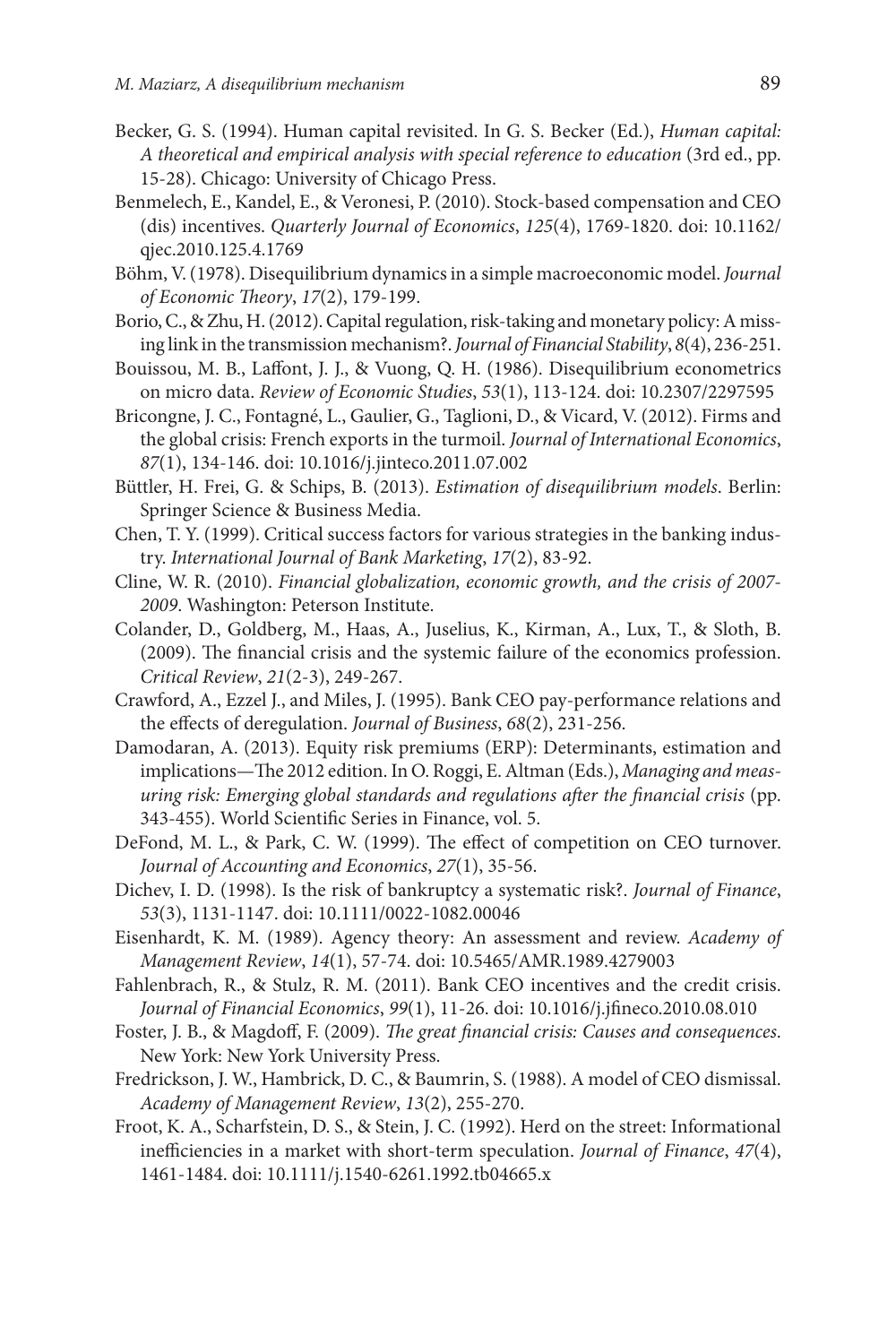- Gatti, D. D., Di Guilmi, C., Gaffeo, E., Giulioni, G., Gallegati, M., & Palestrini, A. (2005). A new approach to business fluctuations: Heterogeneous interacting agents, scaling laws and financial fragility. *Journal of Economic Behavior & Organization*, *56*(4), 489-512. doi: 10.1016/j.jebo.2003.10.012
- Gebremeskel, A. (2017). Income distribution and economic growth. In A. Heshmati (Ed.), *Studies on economic development and growth in selected African countries* (pp. 177-203). Singapore: Springer.
- Giannetti, M. (2011). Serial CEO incentives and the structure of managerial contracts. *Journal of Financial Intermediation*, *20*(4), 633-662. doi: 10.1016/j.jfi.2011.04.003
- Glaser, E. (2014). Beyond bullshit jobs. *Soundings*, *57*(57), 82-94. doi: 10.3898/136266214813474471
- Glennan, S. (2009). Mechanisms. In: H. Beebee (Ed.), *The Oxford handbook of causation* (pp. 315-325). Oxford: Oxford University Press.
- Graeber, D. (2013). On the phenomenon of bullshit jobs: A work rant. *Strike Magazine*, (3), 1-5.
- Grinblatt, M., & Moskowitz, T. J. (2004). Predicting stock price movements from past returns: The role of consistency and tax-loss selling. *Journal of Financial Economics*, *71*(3), 541-579. doi: 10.1016/S0304-405X(03)00176-4
- Grüne-Yanoff, T. (2016). Why behavioural policy needs mechanistic evidence. *Economics & Philosophy*, *32*(3), 463-483.
- Harris, D., & Helfat, C. (1997). Specificity of CEO human capital and compensation. *Strategic Management Journal*, *18*(11), 895-920.
- Homer-Dixon, T., Walker, B., Biggs, R., Crépin, A. S., Folke, C., Lambin, E. F., ... & Troell, M. (2015). Synchronous failure: The emerging causal architecture of global crisis. *Ecology and Society*, *20*(3). doi: 10.5751/ES-07681-200306
- Jensen, M. C. (2002). Value maximization, stakeholder theory, and the corporate objective function. *Business Ethics Quarterly*, *12*(2), 235-256.
- Kałdoński, M., & Jewartowski, T. (2017). Agency costs of overvalued equity and earnings management in companies listed on WSE. *Economics and Business Review*, *3*(1), 7-37. doi: 10.18559/ebr.2017.1.2
- Kaynak, E., & Yavas, U. (1985). Segmenting the banking market by account usage: An empirical investigation. *Journal of Professional Services Marketing*, *1*(1-2), 177-188. doi: 10.1300/J090v01n01\_19
- Keynes, J. (1971). *A tract on monetary reform.* London: Macmillan.
- Koller, T., Goedhart, M., & Wessels, D. (2010). *Valuation: Measuring and managing the value of companies* (vol. 499). London: John Wiley and Sons.
- Kornai, J. (1992). The postsocialist transition and the state: Reflections in the light of Hungarian fiscal problems. *American Economic Review*, *82*(2), 1-21. Retrieved from: <http://www.jstor.org/stable/2117368>
- Kroszner, R. S., & Rajan, R. G. (1994). Is the Glass-Steagall Act justified? A study of the US experience with universal banking before 1933. *American Economic Review*, *84*(4), 810-832.
- Krugman, P. (2009). How did economists get it so wrong?. *New York Times*, *2*(9), 2009. Retrieved from: [www.nytimes.com/2009/09/06/magazine/06Economic-t.html](http://www.nytimes.com/2009/09/06/magazine/06Economic-t.html)
- Lin, J. Y., & Tan, G. (1999). Policy burdens, accountability, and the soft budget constraint. *American Economic Review*, *89*(2), 426-431. doi: 10.1257/aer.89.2.426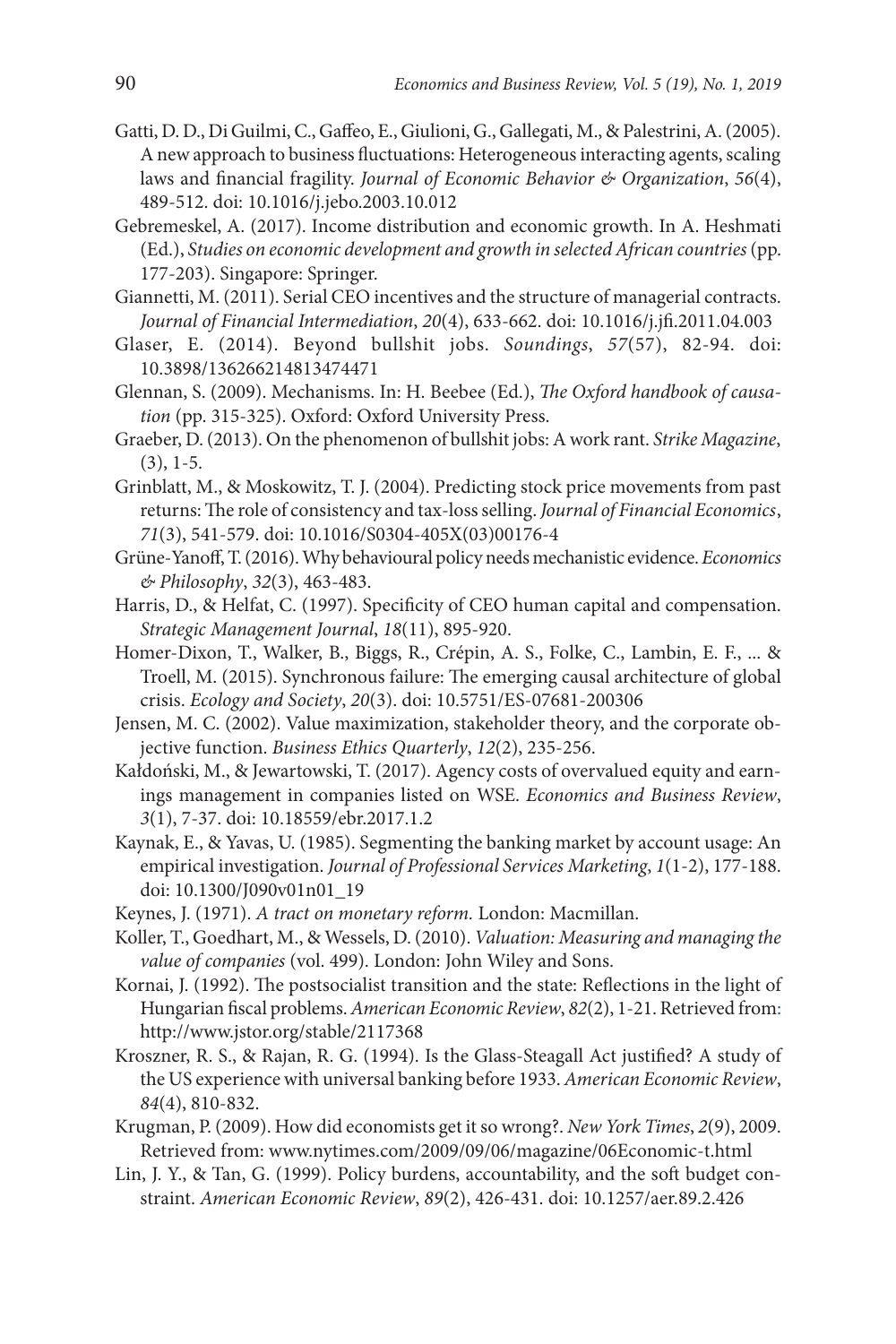Lindenberg, S. (1983). Utility and morality. *Kyklos*, *36*(3), 450-468.

- Little, D. (1991). *Varieties of social explanation: An introduction to the philosophy of social science*. Boulder: Westview Press.
- Mäki, U. (2017). Modelling failure. In H. Leitgeb, I. Niiniluoto, & P. Seppala (Eds.). *Logic, methodology and philosophy of science* (Proceedings of the 15th international congress in Helsinki. London: College Publications. Retrieved from: [https://pdfs.](https://pdfs.semanticscholar.org/5332/6e9790dc24be8d3597ec98b8a2fdda541bde.pdf) [semanticscholar.org/5332/6e9790dc24be8d3597ec98b8a2fdda541bde.pdf](https://pdfs.semanticscholar.org/5332/6e9790dc24be8d3597ec98b8a2fdda541bde.pdf)
- Maziarz, M. (2015). A review of the Granger-causality fallacy. *Journal of Philosophical Economics: Reflections on Economic and Social Issues*, *8*(2), 86-105. Retrieved from: https://jpe.ro/pdf.php?id=7116

Maziarz, M. (2017a). The Reinhart-Rogoff controversy as an instance of the 'emerging contrary result' phenomenon. *Journal of Economic Methodology*, *24*(3), 1-13. doi: 10.1080/1350178X.2017.1302598

- Maziarz, M. (2017b). Przyczynowość w ekonomii. Najnowsze badania i nierozwiazane problemy. *Annales. Ethics in Economic Life*, *20*(1), 63. doi: 10.18778/1899-2226.20.1.05
- McClelland, D. C., & Burnham, D. H. (2008). *Power is the great motivator*. Harvard, US: Harvard Business Review Press.
- McWilliams, A., & Siegel, D. (2001). Profit maximizing corporate social responsibility. *Academy of Management Review*, *26*(4), 504-505.
- Mihályi, P. (2017). The motivation of business leaders in socialist and market-based systems. *Economics and Business Review*, *3*(17),100-111.
- Miller, D. J. (1995). CEO salary increases may be rational after all: Referents and contracts in CEO pay. *Academy of Management Journal*, *38*(5), 1361-1385.
- Mishkin, F. S. (1996). *Understanding financial crises: A developing country perspective* (No. w5600 National Bureau of Economic Research). Retrieved from: https://www. nber.org/papers/w5600
- Nassim, N. T. (2010). *The black swan: The impact of the highly improbable*. New York*:*  Random House.
- Pathan, S. (2009). Strong boards, CEO power and bank risk-taking. *Journal of Banking & Finance*, *33*(7), 1340-1350.
- Porter, M. E. (1998). *Clusters and the new economics of competition*. Boston: Harvard Business Review.
- Sardoni, C. (2011). *Unemployment, recession and effective demand: The contributions of Marx, Keynes and Kalecki.* Northampton: Edward Elgar Publishing.
- Scandura, T. A., & Lankau, M. J. (1997). Relationships of gender, family responsibility and flexible work hours to organizational commitment and job satisfaction. *Journal of Organizational Behavior*, *18*(4), 377-391.
- Shachmurove, Y. (2011). A historical overview of financial crises in the United States. *Global Finance Journal*, *22*(3), 217-231. doi: 10.1016/j.gfj.2011.10.012
- Shin, J. Y., & Seo, J. (2011). Less pay and more sensitivity? Institutional investor heterogeneity and CEO pay. *Journal of Management*, *37*(6), 1719-1746. doi: 10.1177/0149206310372412
- Smith, V. L. (1976). Experimental economics: Induced value theory. *American Economic Review*, *66*(2), 274-279.
- Sorkin, A. R. (2010). *Too big to fail: The inside story of how Wall Street and Washington fought to save the financial system--and themselves*. New York: Penguin.